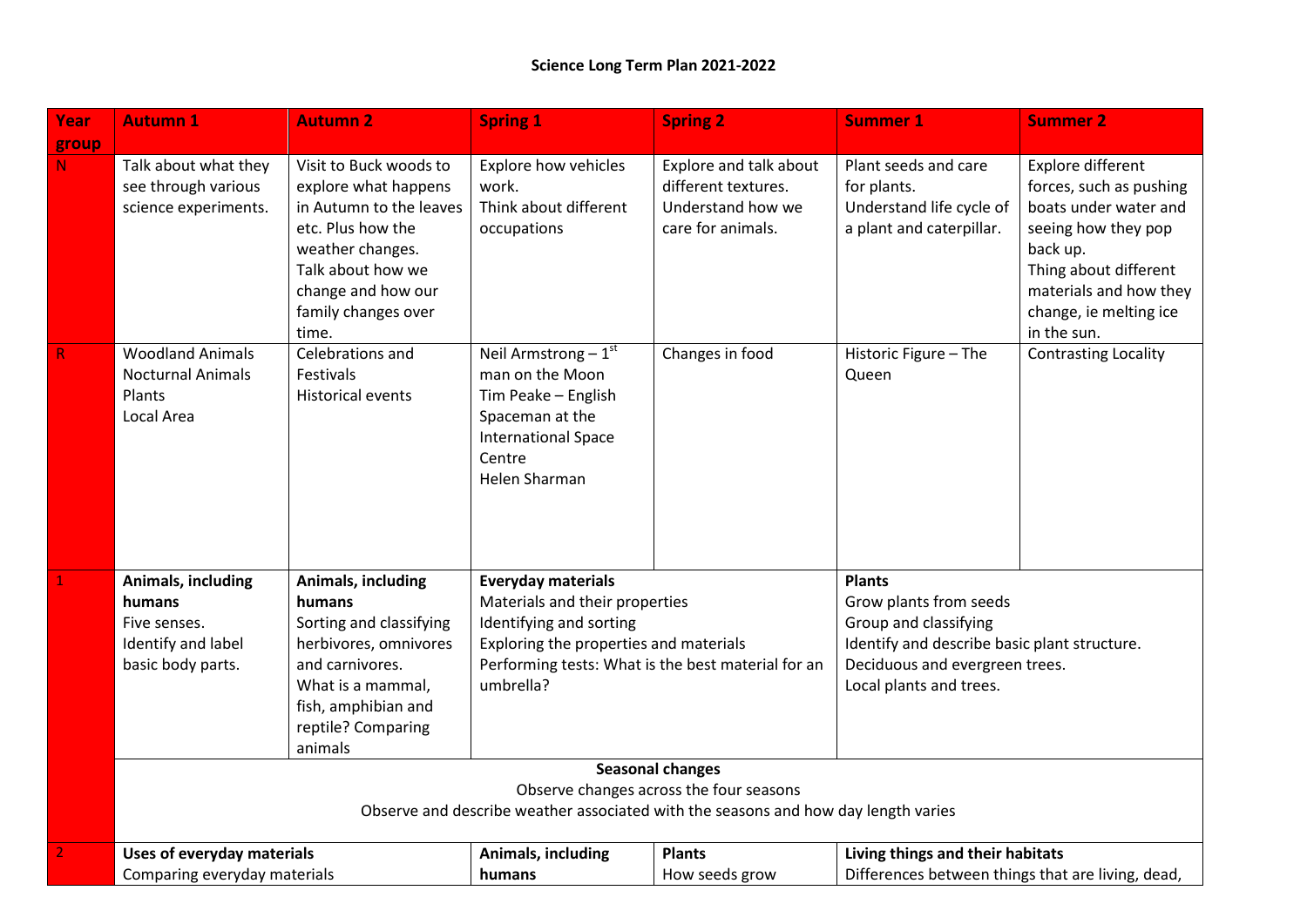## **Science Long Term Plan 2021-2022**

| Living things and their                                                                             | <b>Forces</b>                                                                                                                                                                                                  | <b>Earth and space</b>                                                                                                                                        | <b>Properties and changes</b>                                                                                                                                                                                                       | Animals, including                                                                         | Living things and their |
|-----------------------------------------------------------------------------------------------------|----------------------------------------------------------------------------------------------------------------------------------------------------------------------------------------------------------------|---------------------------------------------------------------------------------------------------------------------------------------------------------------|-------------------------------------------------------------------------------------------------------------------------------------------------------------------------------------------------------------------------------------|--------------------------------------------------------------------------------------------|-------------------------|
| Sound<br>Sources,<br>Vibration,<br>Loud and faint, pitch,<br>volume                                 | <b>States of matter</b><br>Solids, liquids and gases<br>Heating and cooling (no<br>baking, etc).<br>Evaporation and<br>condensation.                                                                           | <b>Electricity</b><br>Precautions of<br>electricity.<br>Simple circuits.<br>Basic parts of a circuit.<br>Switches.<br>Common conductors<br>and insulators.    | Animals, including<br>humans<br>Digestive system.<br>Teeth.<br>Food Chains.                                                                                                                                                         | Living things and their habitats<br>Local and wider environment<br>Environments can change |                         |
| <b>Animals, including</b><br>humans<br>Nutrition, linked to<br>what we eat<br>Skeletons and muscles | <b>Forces and magnets</b><br>Compare how things<br>move on different<br>surfaces.<br>Magnetic poles.<br>How magnets attract<br>materials.<br>Compare and group<br>together a variety of<br>everyday materials. | <b>Rocks</b><br>How rocks are formed<br>Sorting and comparing<br>different kinds of rocks<br><b>Fossil formation</b><br>Paleantologist Mary<br>Anning<br>Soil | <b>Plants</b><br>Function of different<br>parts of flowering<br>plants<br>What different plants<br>need to flourish<br>Water transportation<br>within plants.<br>The part flowers play in<br>the life cycle of<br>flowering plants. | Light<br>Sources of light<br>Dangers of sunlight<br><b>Shadows</b>                         |                         |
| Materials change shape by squashing, bending,<br>twisting and stretching.                           |                                                                                                                                                                                                                | <b>Exercise and healthy</b><br>living<br>What animals and<br>humans need to<br>survive<br>Importance for humans<br>of exercise and<br>nutrition.              | What plants need to<br>live and grow                                                                                                                                                                                                | and things that have never been alive<br><b>Habitats</b><br>Early food chains              |                         |